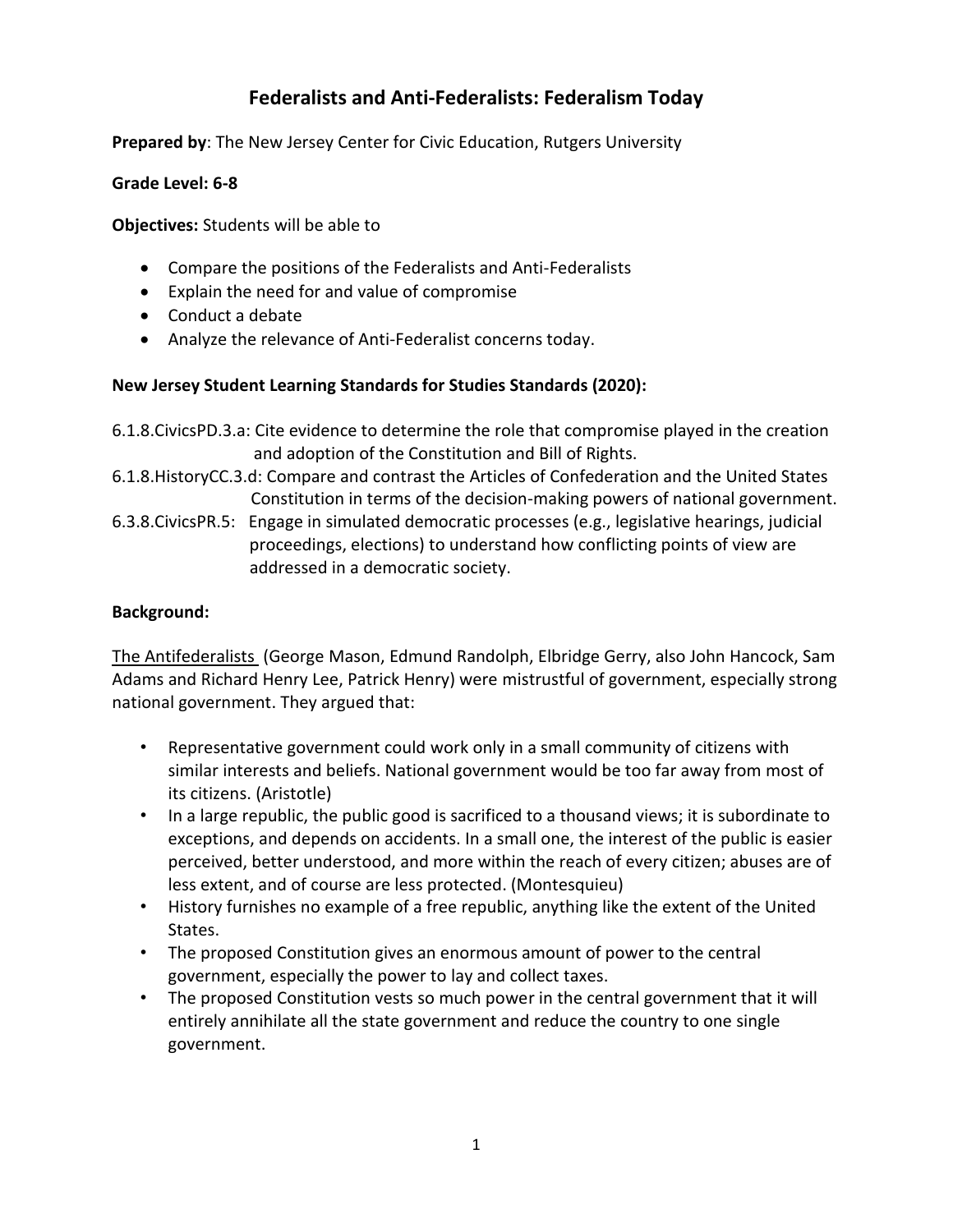The Federalists (Alexander Hamilton, James Madison, John Jay) supported a strong central government and supported ratifying the Constitution. The argued that in Federalist 10 (written by Madison):

- Factions (interest groups) posed the greatest danger to a democratic government. But in a large country there would be many different factions and none would be able to command a majority.
- Diffused power through federalism, separation of powers and checks and balances would promote republican government and prevent too much power from being accumulated by any one person or faction.
- Aggregate interests would be referred to the national government but local and particular issues would remain for the States to determine.

## Activity: Card Sort

After lecturing and/or having students read about the views of the Federalists and Anti-Federalists, cut up the cards in Handout One (The right side are the Anti-Federalists views, the left side the Federalists view) and hand them out to your students. Ask them to match the cards to Federalist and Anti-federalist views.

## Activity: Debate about ratifying the Constitution

Set up rules regarding the amount of time for each side to debate about the ratification of the Constitution. The debate would rest primarily on three issues:

- Would the Constitution maintain republican government?
- Would the national government have too much power?
- Was a Bill of Rights needed?

Have students play the roles of the Federalists (Alexander Hamilton, James Madison, John Jay) and Anti-Federalists (George Mason, Edmund Randolph, Elbridge Gerry). Use the graphic organizer attached as Handout Two to organize and prepare and then orally debate the three questions about whether the Constitution should be ratified.

#### Why did the Federalists agree to add a bill of rights to the Constitution?

Nine states were needed for the Constitution to be ratified. The Federalists agreed to add a bill of rights in order to gain enough support for the Constitution to be ratified. They agreed that the first Congress would draft a bill of rights. Although this was a victory for the Anti-Federalists, it was Representative James Madison who, at the first congress on June 8, 1789, introduced a series of proposed amendments to the newly ratified U.S. Constitution.

#### Critical Thinking Activity: Do you think this was a good compromise?

Have a class discussion about whether Madison made a good compromise: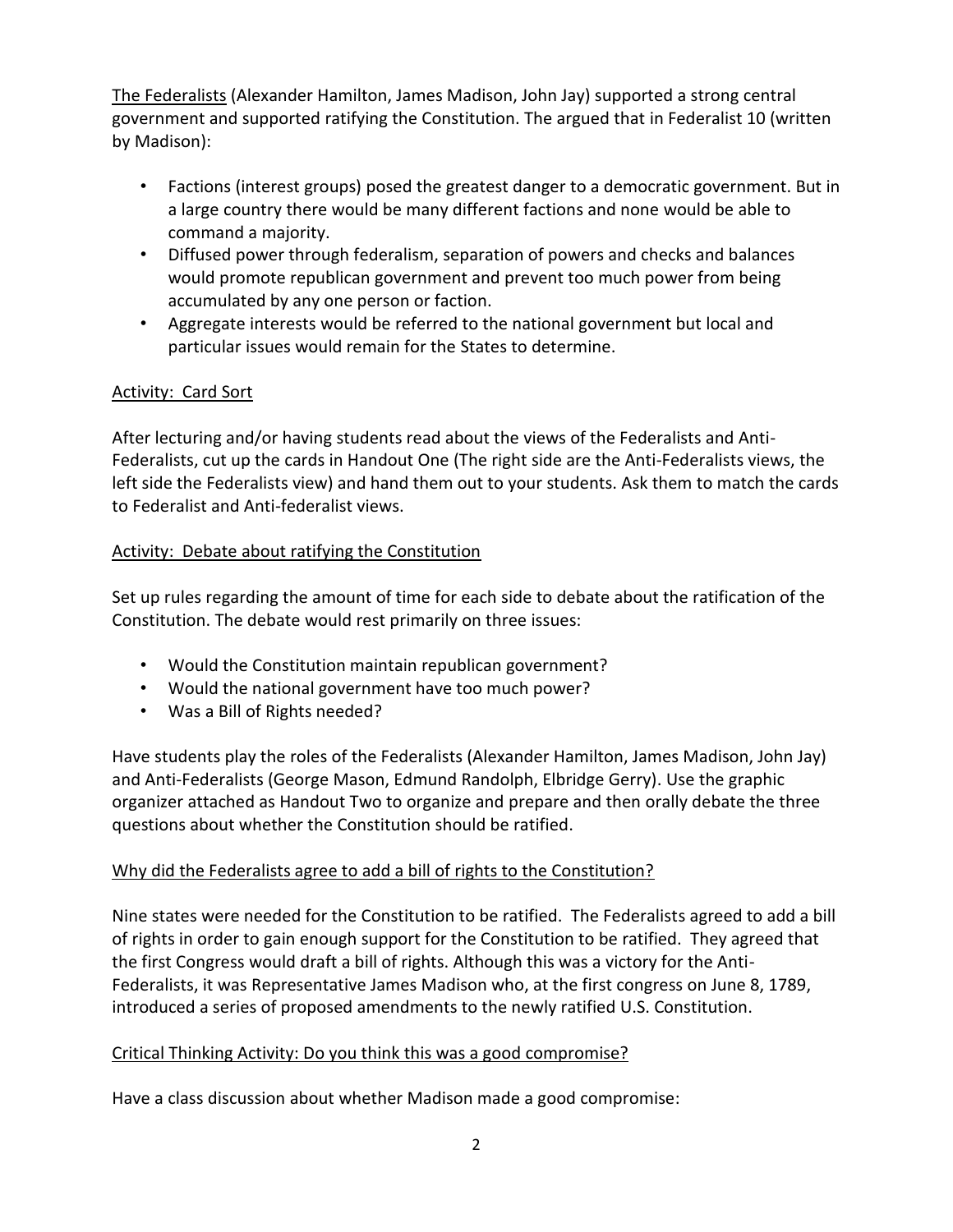- What is a compromise?
	- o A compromise is an agreement or a settlement of a dispute that is reached by each side making concessions.
	- $\circ$  Sometimes the word is used as a verb to indicate that someone has settled for less than he should have. This has added a bad connotation to the word, when is most cases, "compromise" is the way to get to a result that can be agreed upon. As long as you are not giving up important values, such as honesty, or agreeing to something that you cannot live with, compromise is positive.
- When is a compromise necessary?
	- $\circ$  When parties have differing interests or viewpoints but want or need to come to an agreement.
- What is the value of compromise in a democratic government?
	- $\circ$  A democratic government is based on elected representatives deliberating, deciding and being responsible for and to the public. Competing interests and viewpoints are expressed in the deliberations and often compromises are necessary in the decisions. Without compromises, a democratic government cannot function.
- Do you think that Madison made a good compromise in agreeing to add a Bill of Rights to the Constitution?
	- $\circ$  Yes, by this compromise he was able to get enough support for ratification of the Constitution without giving up any important value, such as a strong central government.

#### Do we still see the concerns expressed by the Anti-Federalists today?

Assessment: Have students write a short essay taking a position about whether any of the concerns expressed by the Anti-Federalists are still relevant today and explain which and why.

Essays should include reference to continuing concerns about the power of the central government and weakening of the power of the states.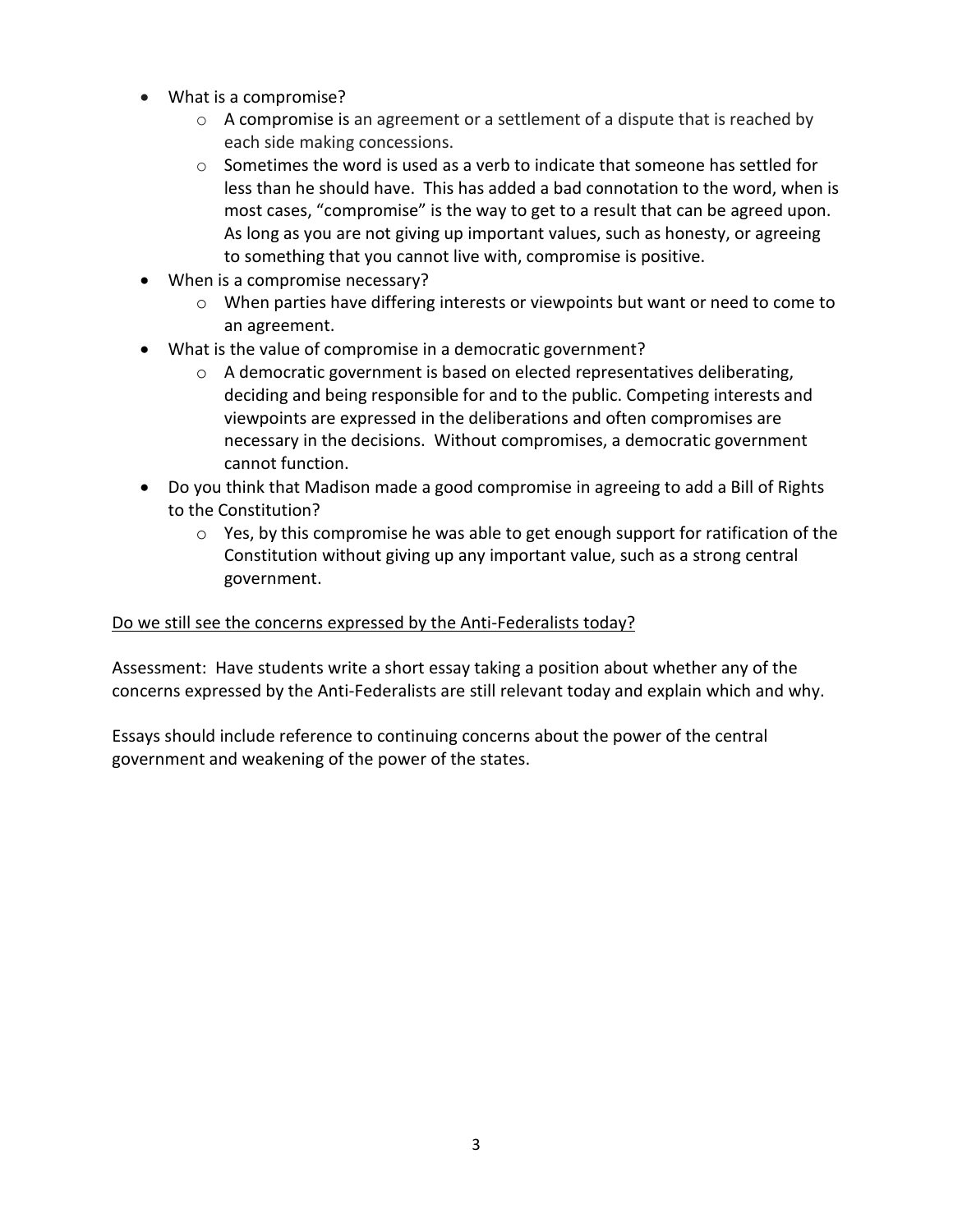| The national government will have greater power                                                                                                                                                                                                                                                            | The Constitution gives the national government too                                                                                                                                                                                                                         |
|------------------------------------------------------------------------------------------------------------------------------------------------------------------------------------------------------------------------------------------------------------------------------------------------------------|----------------------------------------------------------------------------------------------------------------------------------------------------------------------------------------------------------------------------------------------------------------------------|
| than it did under the Articles of Confederation. But                                                                                                                                                                                                                                                       | much power at the expense of the state                                                                                                                                                                                                                                     |
| its powers are limited to solving problems that face                                                                                                                                                                                                                                                       | governments, such as the power to tax citizens and                                                                                                                                                                                                                         |
| the entire nation, such as trade and defense.                                                                                                                                                                                                                                                              | raising and keeping an army during peacetime.                                                                                                                                                                                                                              |
| The Constitution provides protections for the state                                                                                                                                                                                                                                                        | The supremacy clause in the Constitution means all                                                                                                                                                                                                                         |
| governments by specifically reserving certain                                                                                                                                                                                                                                                              | the national laws are superior to laws made by the                                                                                                                                                                                                                         |
| powers for the states. This will prevent the states                                                                                                                                                                                                                                                        | state governments. It will be only a matter of time                                                                                                                                                                                                                        |
| from being destroyed by the national government.                                                                                                                                                                                                                                                           | until state governments are destroyed.                                                                                                                                                                                                                                     |
| A strong executive branch is necessary so the<br>national government can fulfill its responsibilities.<br>Congress and the Supreme Court have checks on<br>the use of power by the executive branch. The<br>executive branch cannot become a monarchy.                                                     | The Constitution gives too much power to the<br>executive branch of the national government. The<br>executive branch will soon become a monarchy.                                                                                                                          |
| The powers of the national government are<br>separated and balanced among the three branches.<br>No one branch can dominate the others. These<br>systems-separation of powers, and checks and<br>balances-make it impossible for any one person<br>or group to take complete control of the<br>government. | Free government requires the active participation<br>of the people. The national government will be<br>located far from where most people live. As a<br>result, the only way the government will be able to<br>rule is with military force. The result will be<br>tyranny. |
| A bill of rights is not needed. The Constitution is the                                                                                                                                                                                                                                                    | The Constitution does not include a bill of rights. A                                                                                                                                                                                                                      |
| ultimate protection for the people's rights and the                                                                                                                                                                                                                                                        | bill of rights is necessary to protect people against                                                                                                                                                                                                                      |
| people the ultimate sovereigns. The Constitution                                                                                                                                                                                                                                                           | the power of the national government. Since these                                                                                                                                                                                                                          |
| does not give the government the power to take                                                                                                                                                                                                                                                             | freedoms of religion, speech, press, assembly, and                                                                                                                                                                                                                         |
| away people's rights. It gives the government only                                                                                                                                                                                                                                                         | petition are not in the Constitution, the                                                                                                                                                                                                                                  |
| a limited power to do certain things.                                                                                                                                                                                                                                                                      | government is free to violate them.                                                                                                                                                                                                                                        |

Source: The Center for Civic Education at

[https://learn.k20center.ou.edu/lesson/492/Card%20Sort%20Activity%25E2%2580%2594Federa](https://learn.k20center.ou.edu/lesson/492/Card%20Sort%20Activity%25E2%2580%2594Federalists%20vs.%20Anti-Federalists.pdf?rev=4250) [lists%20vs.%20Anti-Federalists.pdf?rev=4250](https://learn.k20center.ou.edu/lesson/492/Card%20Sort%20Activity%25E2%2580%2594Federalists%20vs.%20Anti-Federalists.pdf?rev=4250)